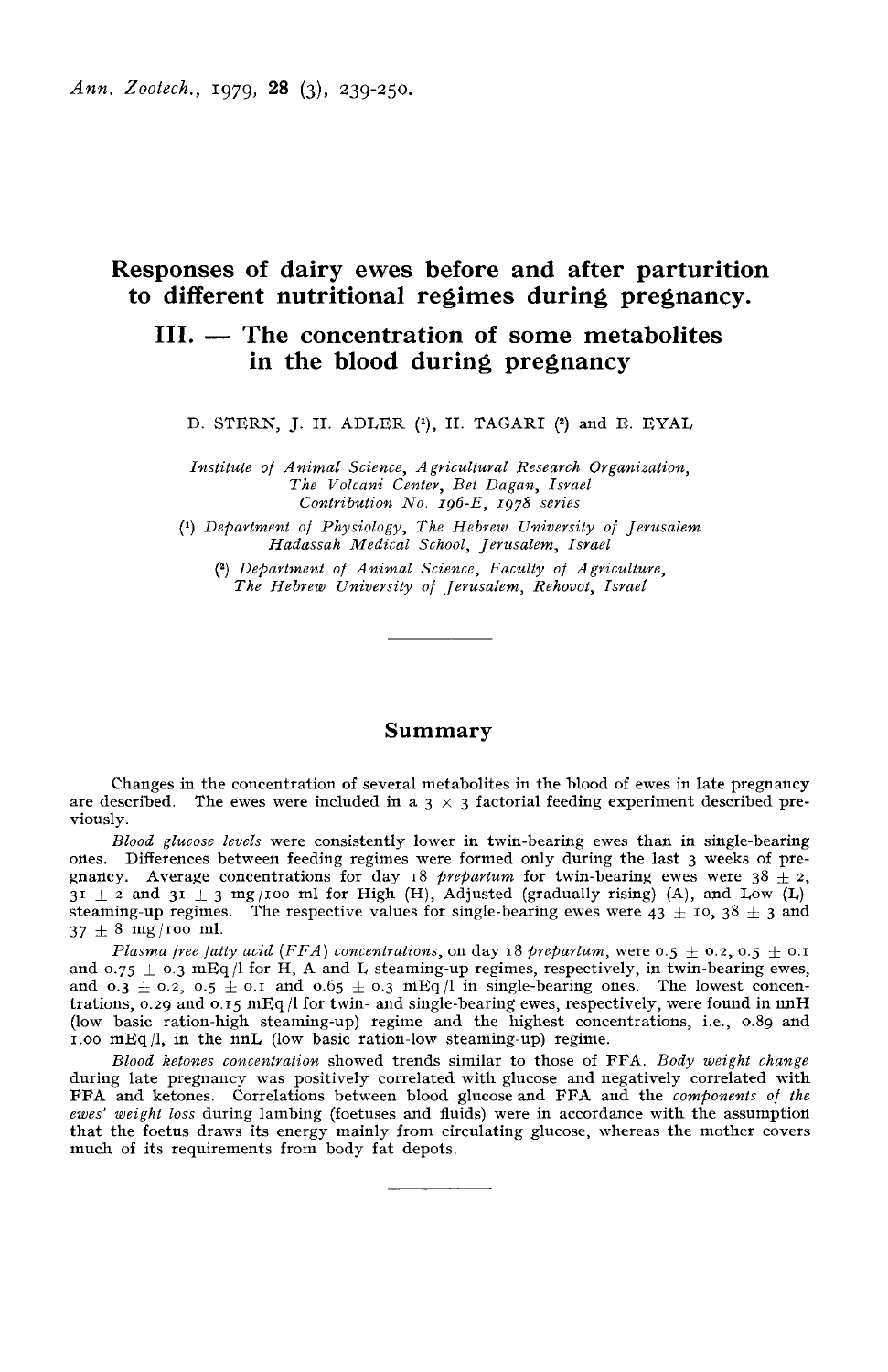# Introduction

Reduced blood glucose and elevated free fatty acids (FFA) and ketonebodies concentrations are normally found in ewes during late pregnancy (REID, 1969, 1968; REID and HINKS, 1962 a, b; REID and HOGAN, 1959). Under Reduced blood glucose and elevated free fatty acids (FFA) and ketone-<br>bodies concentrations are normally found in ewes during late pregnancy (REID,<br>1960, 1963, 1968; REID and HINKS, 1962 a, b; REID and HOGAN, 1959). Under<br> 1960, 1963, 1968; REID and HINKS, 1962 *a*, *b*; REID and HOGAN, 1959). Under<br>deficient food supply, and mainly with twin-bearing ewes, this condition may<br>develop into ketosis, commonly known as pregnancy toxaemia (REID an 1959). develop into ketosis, commonly known as pregnancy toxaemia (REID and HOGAN, 1959).<br>ADLER (1970) postulated that the apparent energy balance of ruminants

is determined by the ratio of fat precursors to glucose precursors in the blood circulation of the ruminant. If this is true, it would mean that a metabolic imbalance must not necessarily be associated with a low energy supply, but could also appear under certain circumstances in conjunction with high energy rations.

To clarify the energy requirements of pregnant dairy sheep a variety of<br>feeding schedules was compared in a factorial experiment (STERN *et al.*, 1978 *a*).<br>In order to gain some understanding of the metabolic processes in In order to gain some understanding of the metabolic processes involved, concentrations of some metabolites in the blood plasma were assessed. Body weight changes, general health and the productive response in terms of lambs and milk have been described in other communications (STERN *et al.*, 1978 *a*, *b*).

### Materials and methods

### General

Forty-two Awassi and Assaf ewes were divided into nine treatment groups  $(3 \times 3 \text{ factorial})$ . The experimental treatments were: Three sequences of basic Materials and methods<br>
General<br>
Forty-two Awassi and Assaf ewes were divided into nine treatment groups<br>
(3 × 3 factorial). The experimental treatments were: Three sequences of basic<br>
the form mating to parturition and thr in the last two months of pregnancy. The treatment period was divided into three sub-periods: (i) ist month of pregnancy, which was a continuation of the last pre-mating month; (ii) 2nd and 3rd months of pregnancy; and (iii) 4th and 5th months of pregnancy.

A ration of 8.2 Megajoule (MJ) of metabolizable energy (ME) was taken as the normative maintenance level for an average ewe of 60 kg. The three basic diets, thus, were: I) flushing and high maintenance  $(fh)$ ; 2) flushing and low maintenance (fn); 3) no flushing and low maintenance (nn).

The three steaming-up levels were: high (H), 10.5 MJ of ME above the basic ration; low  $(L)$ , 3.5 MJ of ME above the basic ration; and adjusted  $(A)$ , according to plasma free fatty acid (FFA) concentration. The ration was increased in The three steaming-up levels were: high (H), 10.5 MJ of ME above the basic<br>ration; low (L), 3.5 MJ of ME above the basic ration; and adjusted (A), according<br>to plasma free fatty acid (FFA) concentration. The ration was in steps, by adding 0.8-1.0 MJ of ML, to the ration of a ewe whenever her plasma FFA concentration rose above 0.5  $mEq/l$ . The experiment has been described in ration; low (L), 3.5 MJ of ME above the<br>to plasma free fatty acid (FFA) conce<br>steps, by adding 0.8-1.0 MJ of ME to the<br>concentration rose above 0.5 mEq /l.<br>more detail by STERN *et al.* (1978 *a*).

### Blood sampling and analyses

Sheep were bled fortnightly from about the 6oth day post-mating and weekly during the last month of pregnancy. Blood was collected in heparinized bottles and placed immediately into an ice box. Preparation of filtrates was done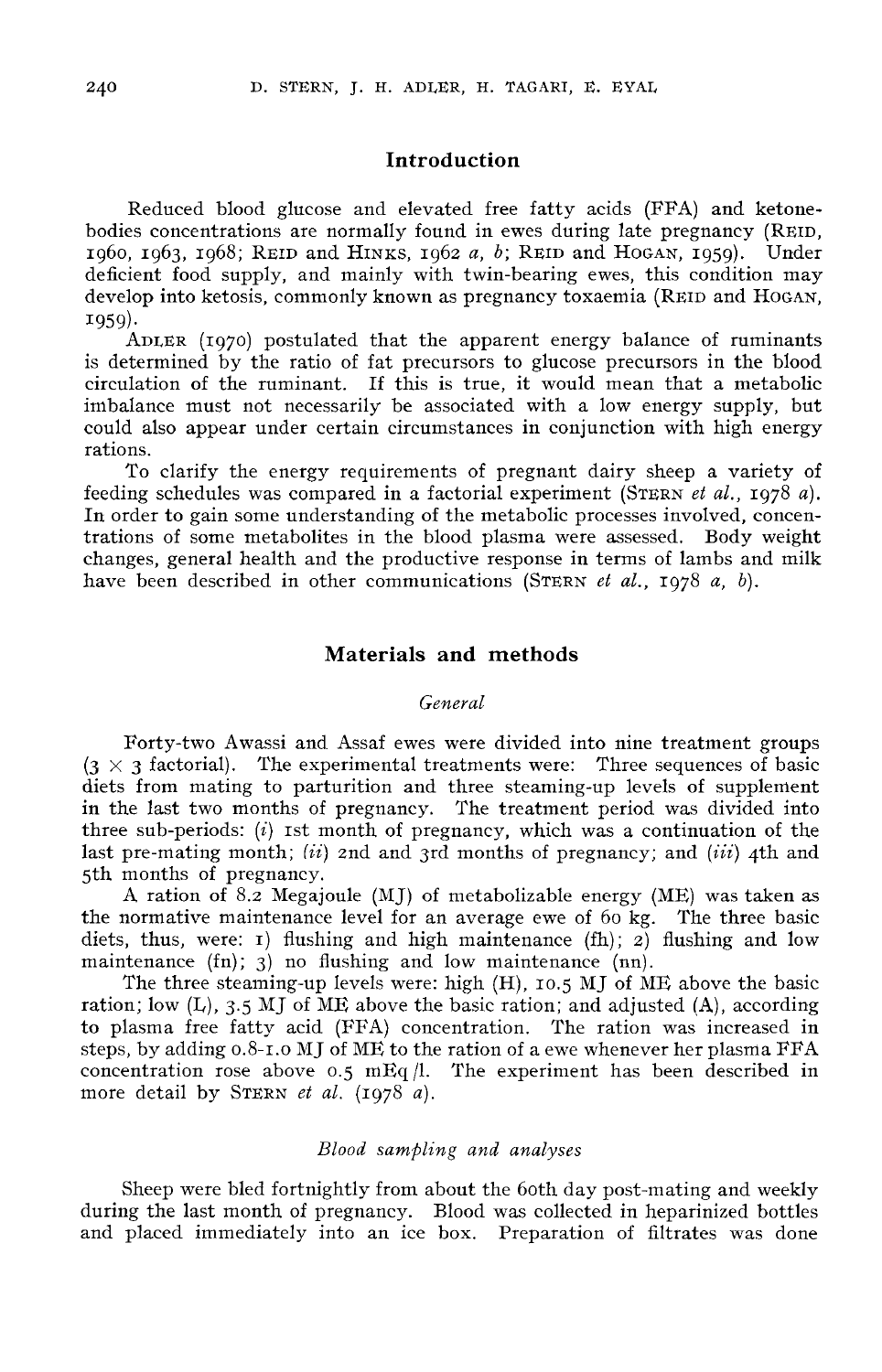within 1-3 hours and all analyses were completed within 48 hours after collection. BLOOD METABOLITES IN PREGNANT DAIRY EWES 24I<br>within 1-3 hours and all analyses were completed within 48 hours after collection.<br>Blood glucose was determined by the enzymatic method described by SEIFER<br>and GERSTENFELD (1058 within 1-3 hours and all analyses were completed within 48 hours after collection.<br> *Blood glucose* was determined by the enzymatic method described by SEIFER<br>
and GERSTENFELD (1958) using the modification of HESTRIN-LERNE Blood glucose was determined by the enzymatic method described by SEIFER<br>and GERSTENFELD (1958) using the modification of HESTRIN-LERNER and BEN-<br>YONAH (1963). Plasma FFA concentration was determined after DOLE and<br>MEINERT YONAH (1963). Plasma FFA concentration was determined after DOLE and MEINERTZ (1960). Blood ketone-bodies (as acetone) were determined according to BEHRE and BENEDICT (1926) and plasma free amino acids (FAA) by the method described by FRAME, RUSSEL, and VILHELMI (1943).

### Results

#### Blood glucose concentration

The data in table I and figure I a indicate that a possible glucose shortage appeared as early as the end of the third month of gestation (blood concentrations of 29 and 33 mg /ioo ml in twin- and single-bearing ewes). The greater requirements of twin- vs. single-bearing ewes, thus, also became apparent. There was no consistent difference between different feeding regimes at this stage. Therefore, it was considered to justify the inclusion (in fig.  $\bar{z}$  a, b, c) of the data of the last month or so before the start of steaming-up, neglecting the fact that the

#### TABLE I

Average concentration of blood glucose, plasma FFA, and blood ketone-bodies (as acetone) at the end of the third month of the ewe's pregnancy prior to the beginning of steaming-up Concentration moyenne en glucose, acides gras libres (FFA) et corps cétoniques (acétone) du plasma sanguin en fin de troisième mois de gestation, avant le début de la supplémentation

|                                | Type                      | Rations                  |                     |                                    |
|--------------------------------|---------------------------|--------------------------|---------------------|------------------------------------|
| Metabolite                     | of pregnancy              | fh<br>fn                 | nn                  | Mean $\pm$ SE                      |
| Glucose $(mg/100 ml)$ Twin     | Single. $\ldots$ $\ldots$ | 28<br>29<br>3I<br>33     | 30<br>33            | $29.0 + I.0$<br>$32.5 \pm 1.2$     |
| FFA $(mEq/1)$ . Twin           | Single                    | O.7<br>O.7<br>0.6<br>0.5 | 0.6<br>0.5          | $0.67 \pm 0.06$<br>$0.53 \pm 0.07$ |
| Acetone $(mg/100 ml)$ Twin     | Single. $\ldots$ $\ldots$ | 7.6<br>6.5<br>4.6<br>5.3 | 5.5<br>5.3          | $6.5 \pm 1.0$<br>5.1 $\pm$ 0.4     |
| Number of ewes $ Twin :  :   $ | Single.                   | $\frac{7}{8}$            | 5<br>$\overline{Q}$ | 19<br>23                           |

Analysis of variance:

Between rations - non significant for each of the three variables.

Between types of birth  $- P < 0.01$  for each of the three variables.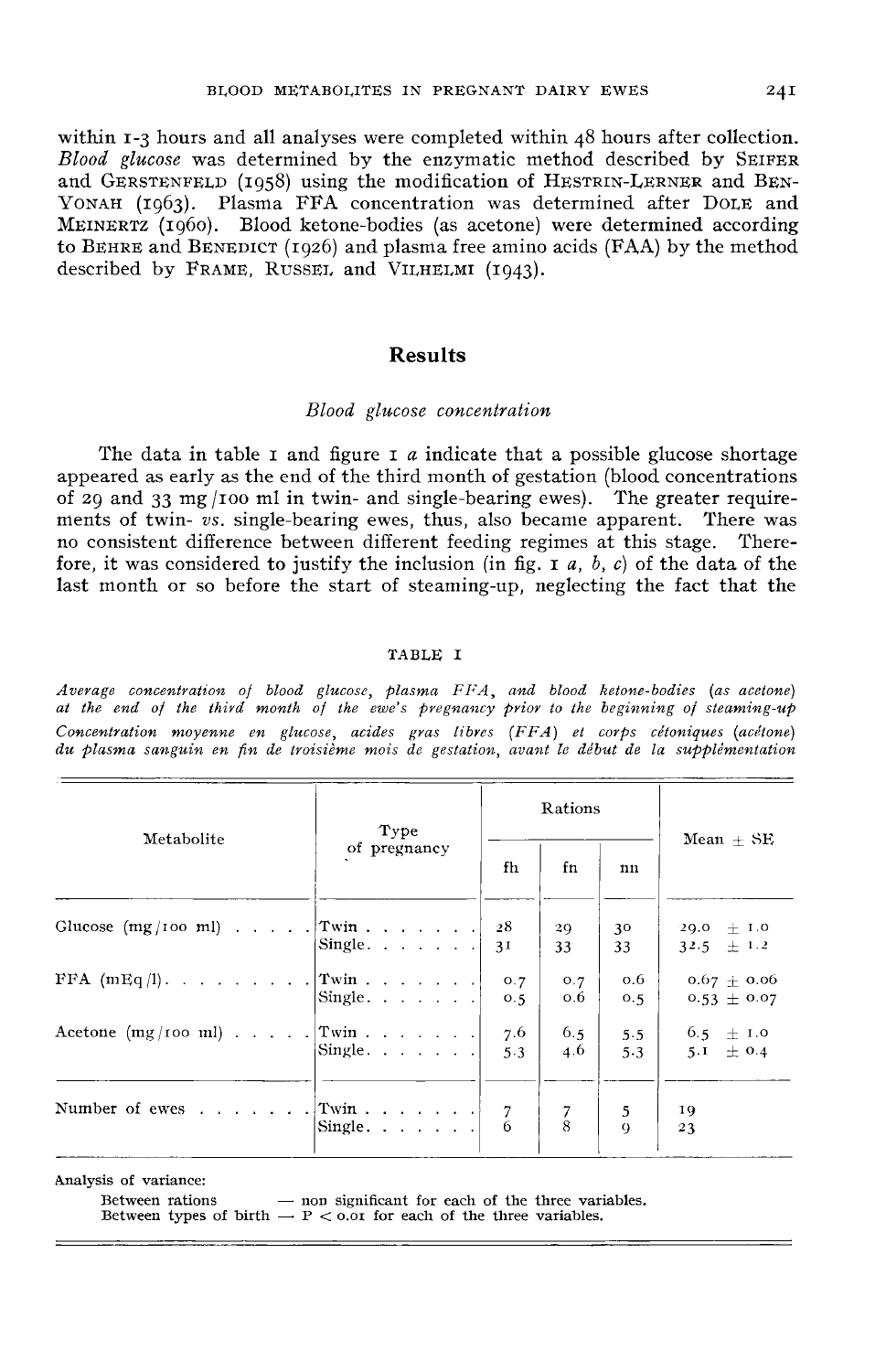ewes were split between three different basic levels within each steaming-up level.

Changes in blood glucose concentrations in ewes of different "steaming-up " levels during the last  $3$  months of pregnancy are presented in figure  $1a$ . Glucose concentration decreased during the third month of pregnancy, before the beginning of "steaming-up " (55 days before average lambing time). At this time the level rose and was followed by a second decrease towards the end of gestation. In the final weeks relatively large fluctuations were observed, and in some ins-



FIG.  $I. - Blood glucose concentration (a), blood plasma FFA concentration (b) and blood ketone$ body concentration (c) during the last 90 days of gestation in twin  $(\bullet - \bullet)$  and single  $(\circ - \circ)$ bearing ewes on high  $(H)$ , low  $(L)$  and gradually rising  $(A)$  steaming-up rations.

Concentration du glucose sanguin (a), des acides gras libres plasmatiques sanguins (FFA, b) et des corps cétoniques sanguins (acétone, c) au cours des 90 derniers jours de gestation chez des brebis portant  $I(\bigcirc -\bigcirc)$  ou  $z(\bullet -\bullet)$  agneaux et ayant reçu un complément en quantité fixe : élevée (H), basse (L) ou ajustée graduellement (A).

tances, particularly high concentrations were noted on the day of lambing. Differences between twin- and single-bearing ewes were especially uniform and consistent in the low  $(L)$  "steaming-up " group.

To examine the existence of a possible interaction between maintenance and "steaming-up" levels, the results obtained about 18 days before lambing<br>were chosen (table 2). In most cases the difference between types of birth (single<br>or twins) were greater than those between the various treatment or twins) were greater than those between the various treatments. Glucose concentration in steaming-up regime H  $(38 \text{ mg}/100 \text{ m})$  for single- and 43 mg/100 ml<br>for twin-bearing ewes) was significantly higher than in A or concentration in steaming-up regime H  $(38 \text{ mg}/100 \text{ m})$  for single- and 43 mg/100 ml).<br>for twin-bearing ewes) was significantly higher than in A or L  $(31-37 \text{ mg}/100 \text{ m})$ .<br>The high concentration  $(40-52 \text{ mg}/100 \text{ m})$  in in lean condition (nn) and the decline from about 35 mg (fh) to 30 mg (nn) in the maintenance levels within the low (L) steaming-up regime were particularly marked.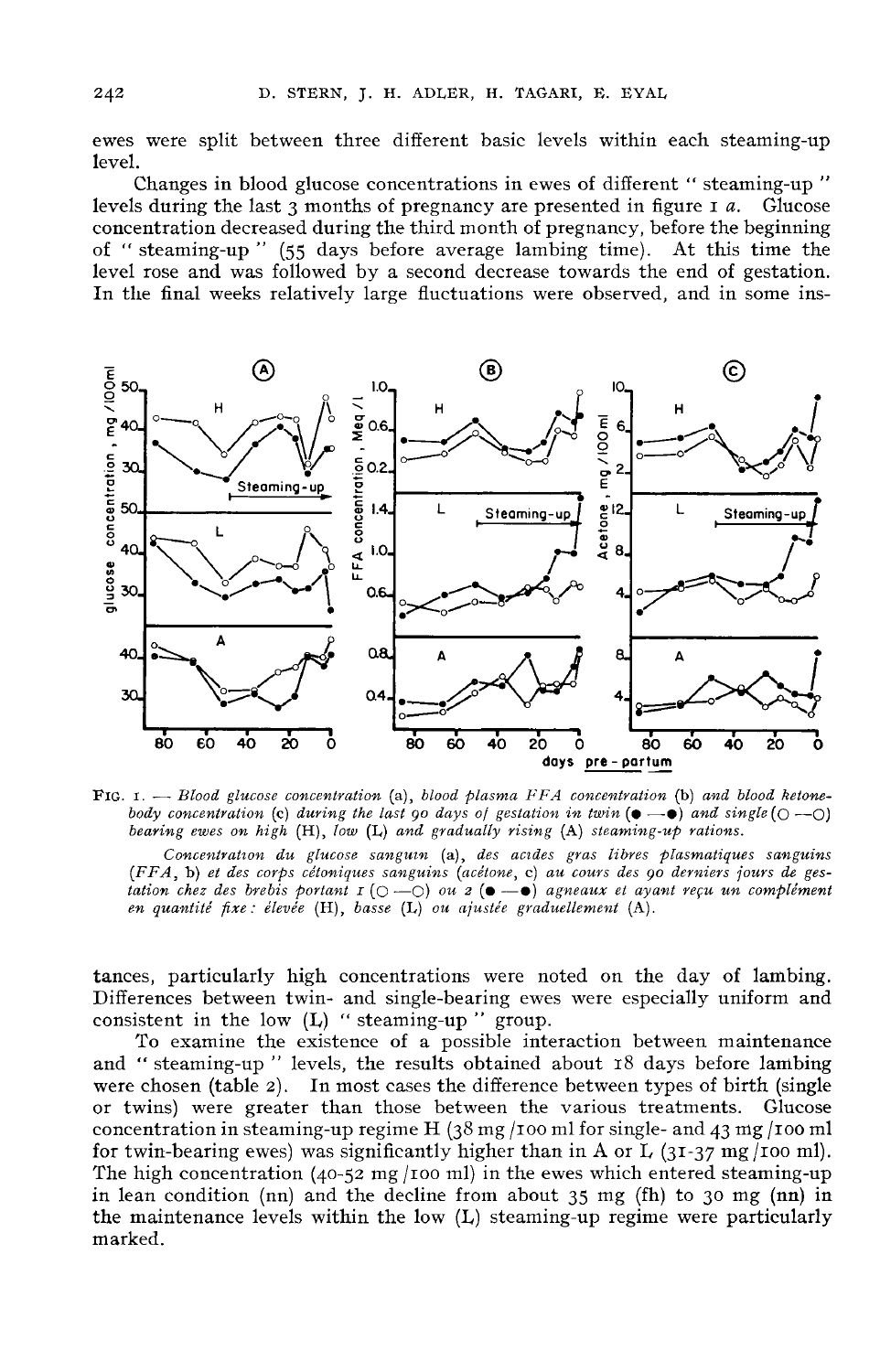| J<br>ì      |
|-------------|
| Ú<br>Ľ<br>Ī |
| í<br>ï      |

Average blood glucose, plasma FFA and blood ketone bodies (as acetone) concentrations of twin- (T) and single- (S) bearing ewes on day 18 pre-partum (numbers of ewes are indicated in parentheses)

Concentration moyenne en glucose, acides gras libres (FFA) et corps cétoniques du plasma sanguin de brebis<br>portant 1 ou 2 feztus 18 jours avant la mise bas (entre parenthèses : nombre de brebis)

| $\overline{\mathbf{B}}$ |                                      | တ | (6)<br>$+3.8$<br>$+1.0.10$<br>$+1.0.8$<br>$42.7$<br>0.38                                                            | (8)<br>$36.7 \pm 1.1$<br>$0.66 \pm 0.17$<br>$0.7 \pm 1.4$<br>$3.7 \pm 1.4$      | (9)<br>38.3 $\pm$ 1.2<br>0.50 $\pm$ 0.03<br>4.3 $\pm$ 1.0                             | $39.3$ $\pm$ 1.2<br>$3.5$ $\pm$ 1.2<br>$0.50 \pm 0.03$<br>$3.6$ $\pm$ 0.4                        |
|-------------------------|--------------------------------------|---|---------------------------------------------------------------------------------------------------------------------|---------------------------------------------------------------------------------|---------------------------------------------------------------------------------------|--------------------------------------------------------------------------------------------------|
| Mean $\pm$              |                                      | ۴ | (8)<br>38.0 $\pm$ 0.7<br>0.51 $\pm$ 0.10<br>4.0 $\pm$ 0.2                                                           | (6)<br>$31.0 \pm 1.1$<br>$0.76 \pm 0.12$<br>$6.0 \pm 0.4$                       | (5)<br>30.7 ± 0.9<br>0.48 ± 0.06<br>0.06 ± 0.06                                       | (19)<br>33.3 $\pm$ 0.4<br>0.58 $\pm$ 0.03<br>5.1 $\pm$ 0.4                                       |
|                         |                                      | ω | $52 \n0.15$<br>0.15                                                                                                 | (3)<br>$29,000$<br>$1,000$<br>$0.7$                                             | $\begin{array}{c} 3 \ 3 \end{array}$<br>$\begin{array}{c} 4.5 \\ + .5 \end{array}$    | $(9)$<br>$41$<br>$6.53$<br>$4.2$                                                                 |
|                         | $\Xi$                                | ٣ | $(1)$<br>$40.29$<br>$3.8$                                                                                           | $\begin{array}{c} (2) \\ 31 \ 0.89 \\ 5.2 \end{array}$                          | $\begin{array}{c} (2) \\ 32 \ 0.70 \\ 5.4 \end{array}$                                | 5, 3, 6, 3, 4, 6, 3                                                                              |
|                         |                                      | Φ | $\begin{array}{c} (1) \\ 32 \ 0.49 \\ +1 \end{array}$                                                               | (3)<br>45<br>0.49<br>1.8                                                        | $(4)$<br>35.59<br>5.9                                                                 | $\frac{1}{37}$<br>$\frac{5}{3}$<br>$\frac{5}{3}$<br>$\frac{3}{9}$                                |
| Basic rations (1)       | 법                                    | 1 | $\frac{1}{37}$<br>$0.63$<br>$3.9$                                                                                   | $\frac{(2)}{28}\atop{6.1}^{(2)}$                                                | $\frac{1}{3}$<br>33<br>6.39<br>6.9                                                    | $\frac{1}{3}$<br>$\frac{59}{50}$                                                                 |
|                         |                                      | တ | $\frac{2}{4}$<br>$\frac{4}{9}$<br>$\frac{34}{9}$                                                                    | $\frac{(2)}{36}$<br>0.47<br>2.5                                                 | $rac{(2)}{390}$<br>0.50<br>2.4                                                        | $60$<br>$40$<br>$44$<br>$2.7$                                                                    |
|                         | ₽                                    | н | $\frac{37}{370}$<br>$\frac{61}{40}$                                                                                 |                                                                                 | $(2)$<br>34<br>0.52<br>0.7<br>27<br>0.44                                              | $\frac{1}{3}$<br>$\frac{3}{3}$<br>$\frac{5}{3}$<br>$\frac{3}{5}$<br>$\frac{3}{5}$                |
|                         | Metabolite                           |   | $\begin{array}{ l } \text{FFA (mEq /l)} & \ldots \\ \text{Accepted (mg /100 ml)} \end{array}$<br>lucose (mg/100 ml) | Acetone (mg/100 ml)<br>Glucose $(mg/100 \text{ ml})$<br>FFA (mEq <sup>[1]</sup> | Acetone $(mg/100 \text{ ml})$<br>Glucose (mg/100 ml)<br>$\ddot{\cdot}$<br>FFA (mEq/l) | Acetone (mg/100 ml)<br>$\frac{\text{Hence (mg/100 ml)}}{\text{H} \cdot \text{m} \cdot \text{m}}$ |
|                         | Steaming-up<br>levels $\binom{1}{1}$ |   | High                                                                                                                | Low                                                                             | Adjusted                                                                              | Mean.                                                                                            |

(<sup>1</sup>) See text for description of rations and levels.<br>Analysis of variance: Between basic rations: non-significant; between steaming-up levels: glucose, P < 0.05; FFA, N.S.; acetone, P < 0.05. Between<br>types of pregnancy:

BLOOD METABOLITES IN PREGNANT DAIRY EWES

243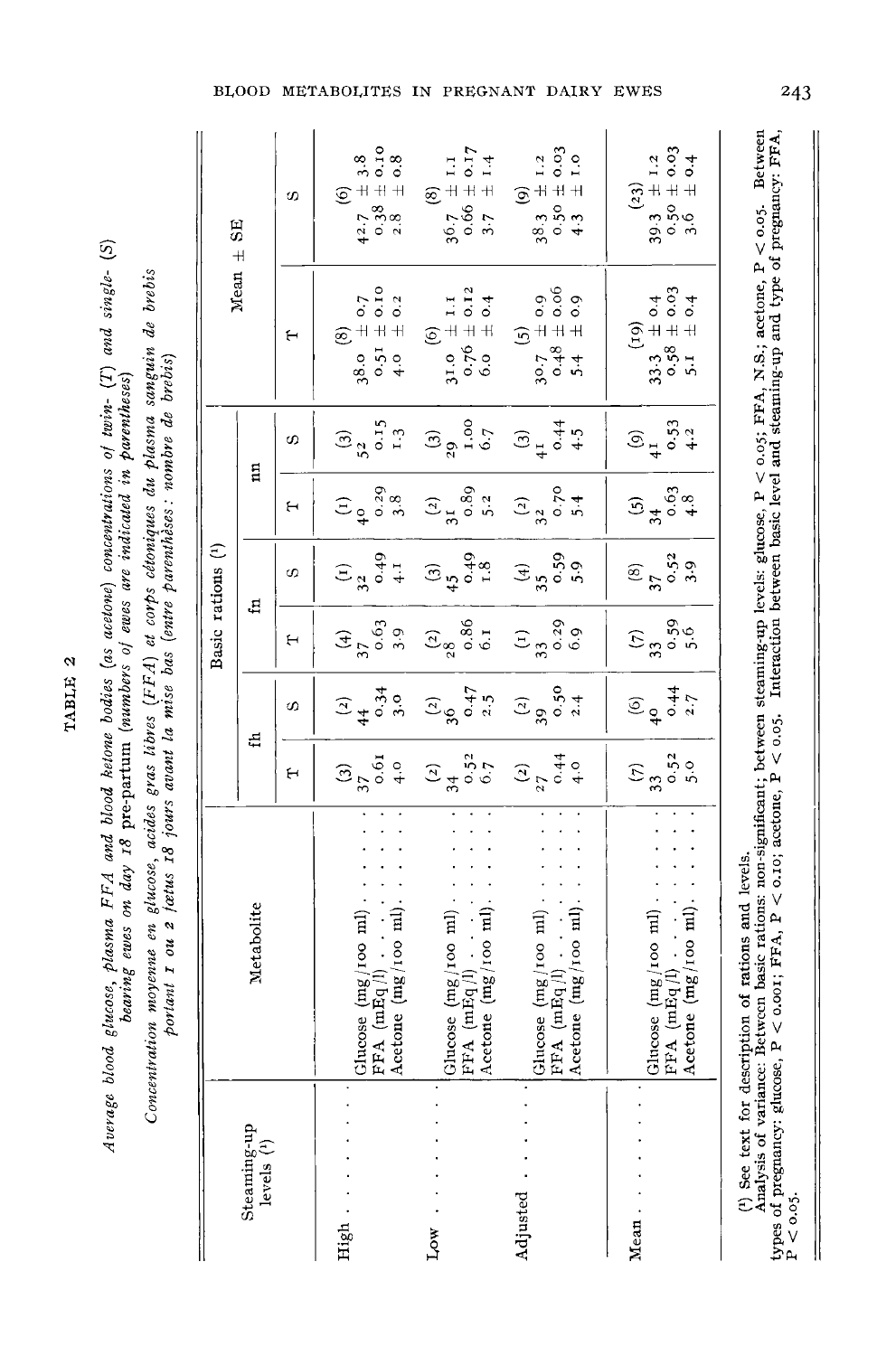### Plasma free fatty acids (FFA) and blood ketone concentration

By the end of the third month of gestation FFA concentration in singlers (0.5 mEq /1) was not much higher than in non-pregnant ewes, but it was notably higher  $(0.7 \text{ mEq} / 1)$  in twin-bearers (table 1).

No important differences between ewes on different maintenance levels were found. Changes in FFA concentration during the last 3 months of pregnancy are presented in figure  $I \, b$ . A gradual increase was seen during the third month, then a decrease accompanying start of steaming-up, and finally, a steep rise towards the end of pregnancy.

In the A regime, where feed was increased gradually according to FFA concentrations in the blood, there was no consistent difference between twinand single-bearing ewes. There was a particularly large increase towards the end of gestation in twin-bearing ewes on low (L) steaming-up. No differences were observed between steaming-up groups on day 18 pre-lambing (table 2). There was, however, a significant interaction between maintenance level (which determined ewes' body condition) and steaming-up levels. In the high (H) steaming-up group, in ewes on the lowest maintenance level (nn), the FFA concentration was outstandingly low (0.29 and 0.15 mEq  $/1$  in twin- and single-bearing ewes, respectively). On the other hand, the concentration in ewes on this maintenance level was especially high in the low steaming-up regime. Here, as well, a relatively small difference was found between twin- and single-bearers on the A steaming-up level.

Ketone-body concentration changes in the different treatments were similar to those found for FFA (tables I and 2, fig. I  $c$ ). A true ketotic condition developed in two ewes only, very close to lambing. One was on the lowest feeding regime: nnL, and the other on the highest: fhH.

### Blood plasma amino acids  $(FAA)$  concentration

No clear differences were found between the various treatments or between twin- and single-bearing ewes. A general tendency for FAA concentration to decrease as the pregnancy proceeded was noted.

#### Interrelationship between the different metabolites

Significant negative correlations were found between concentration of blood glucose and FFA and ketones, and positive correlations between FFA and ketonebodies (table 3). The correlations were higher in ewes on fixed steaming-up regimes (H and L), compared with ewes whose feed was gradually increased according to blood FFA concentrations (A). There was no correlation between glucose and FFA in this group.

Correlations between body weight changes of the pregnant ewe and the pregnancy components and blood concentrations of several metabolites

Highly significant positive correlations were found between ewes' body weight changes and blood glucose, and negative correlations between body weight changes and FFA concentration. The correlation coefficient with acetone was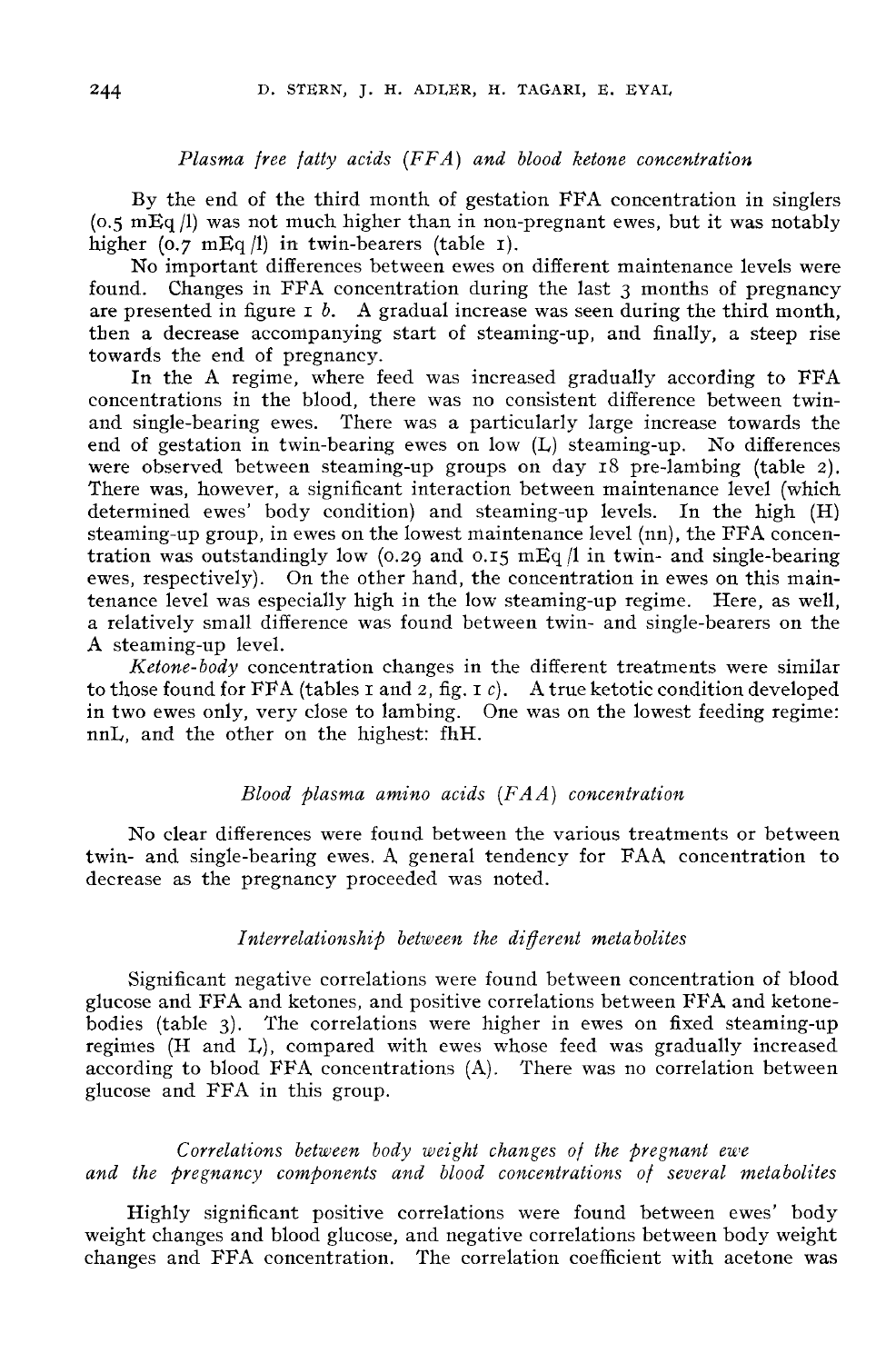#### TABLE 3

Correlation (r) and regression (b) coefficients between blood concentrations of glucose, plasma FFA and blood ketone-bodies (as acetone) and the different pregnancy-weight-change compartments of ewes fed fixed or gradually rising (adjusted) steaming-up rations during late pregnancy

Coefficients de corrélation et de régression entre les teneurs plasmatiques en glucose, acides gras libres ou corps cétoniques et la variation de poids des différents compartiments des brebis qui ont reçu en fin de gestation un complément offert à niveau constant (haut ou bas) ou croissant

| Weight<br>Steaming-up<br>change |                                                                                           | Num-<br>ber of                   | Glucose                                      |               | FFA                                                                                                                                                  |                                                   | Acetone                                        |   |
|---------------------------------|-------------------------------------------------------------------------------------------|----------------------------------|----------------------------------------------|---------------|------------------------------------------------------------------------------------------------------------------------------------------------------|---------------------------------------------------|------------------------------------------------|---|
| compartment                     | ration                                                                                    | ewes                             | $\pmb{\gamma}$                               | b             | $\boldsymbol{r}$                                                                                                                                     | b                                                 | $\pmb{\gamma}$                                 | b |
| Ewes body<br>weight $(1)$       | Fixed.<br>Rising $\ldots$                                                                 | 28<br>14                         | $0.57***$<br>$0.56*$                         |               | $\begin{array}{c c c c c} \hline \begin{array}{c} & - & 0.82*** & - & 1.90 \\ - & 0.73*** & - & 1.65 & - & 0.41 & \text{NS} \end{array} \end{array}$ |                                                   |                                                |   |
| Uterine<br>contents $(2)$       | Fixed. $\ldots$ .<br>Rising. $\ldots$<br>High $\ldots$ .<br>$Low \cdot \cdot \cdot \cdot$ | 28<br>14<br>14<br>I <sub>4</sub> | $-0.63$<br>$-0.54*$<br>$-0.72**$<br>$-0.59*$ | $\frac{-}{1}$ | $0.85***$<br>$0.67***$<br>$0.84***$<br>$0.89***$                                                                                                     | $\begin{array}{c} \square \\ \square \end{array}$ | $0.72***$<br>$0.56*$<br>$0.80***$<br>$0.64***$ |   |
| Foetal<br>weight                | Fixed.<br>Rising. $\ldots$                                                                | 28<br>I4                         | $-$ 0.63** $ -1.12 $<br>$-$ 0.42 NS $-$ 0.97 |               | $0.42*$<br>$0.63*$                                                                                                                                   | 2.60<br>3.48                                      |                                                |   |
| Placenta<br>and fluids $(3)$    | Fixed. $\ldots$<br>Rising. $\ldots$                                                       | 28<br>14                         | $-$ 0.36 NS $-$ 0.43<br>$-$ 0.54* $ -$ 0.72  |               | $0.82***$<br>$0.54*$                                                                                                                                 | 3.49<br>1.96                                      |                                                |   |

 $(1)$  *Post-partum* weight less weight at 60 days of pregnancy.

 $(2)$  Pre-partum less post-partum weight of ewe.

<sup>(3)</sup> Uterine contents less foetal weight.

N.S.: non significant; \* P < 0.05; \*\* P < 0.01; \*\*\* P < 0.001.

most significant in ewes fed a constant steaming-up diet, but was low and nonsignificant in ewes on the FFA-adjusted steaming-up level (table 3).

Uterine contents were negatively correlated with glucose concentration and positively with FFA. No important differences in this respect were found between the different treatment groups, although on the whole, correlations in the adjusted steaming-up regime were of lower magnitude than those in the fixed steaming-up treatments. The picture here is particularly interesting, since a marked difference is seen in the magnitude of correlations within the constant steaming-up regimes for glucose and FFA with foetal weight as compared with those with "uterine fluids". While foetal weight was highly significantly (negatively) correlated with glucose and only moderately and non-significantly correlated with glucose and highly significantly correlated with FFA.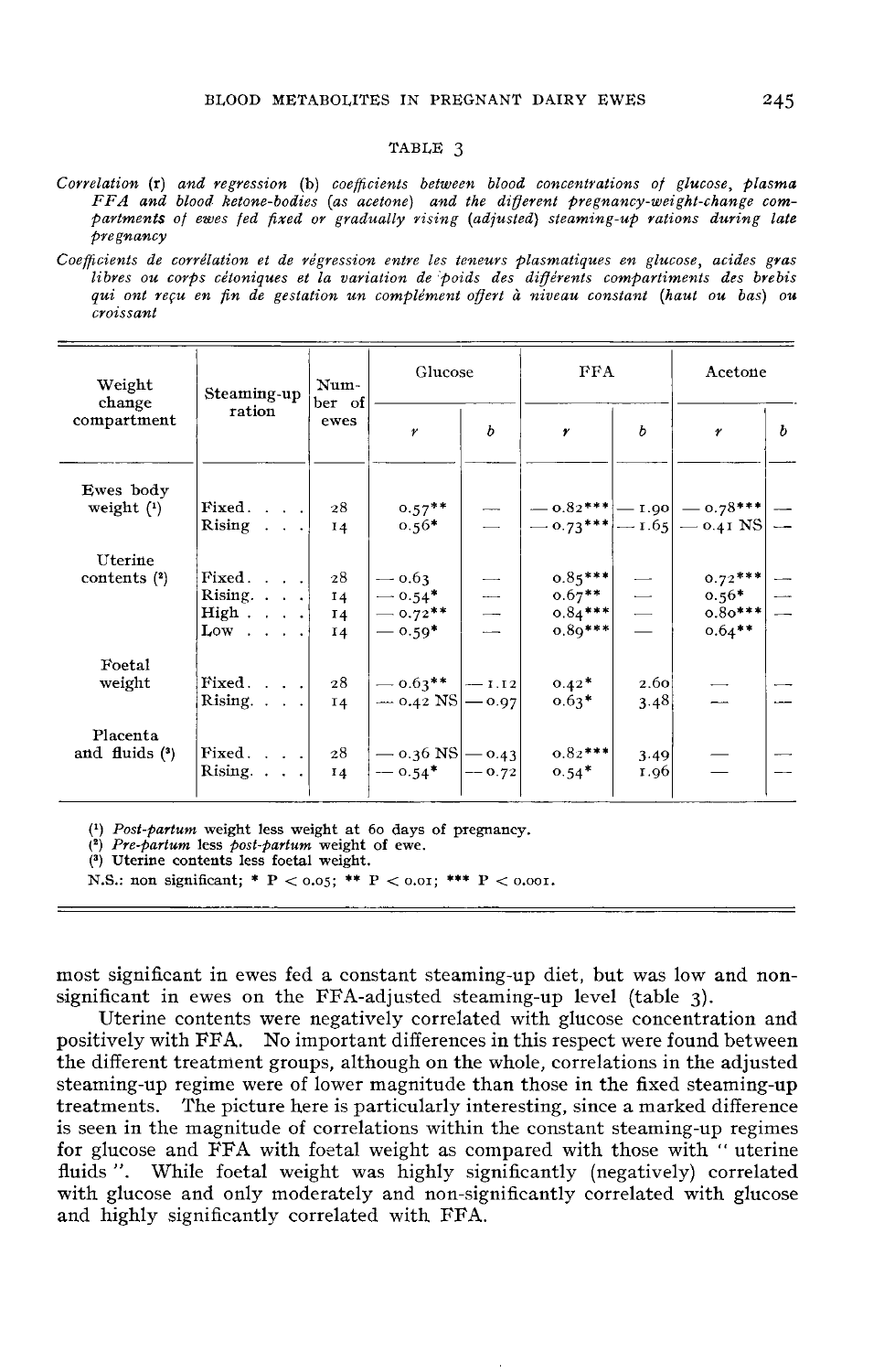## Discussion

### Interrelations of foetal weight, ewe weight and plasma metabolites concentration

Results obtained in the present study generally confirm those obtained<br>previously. To the best of our knowledge, there are no data in the literature To the best of our knowledge, there are no data in the literature on the correlation between the ewe's net body weight changes during gestation and concentrations of glucose or FFA in the blood. In the present research a very high correlation was found between these two variables. This confirms the findings of RUSSEL, GUNN and DONEY (1968) and SYKES and FIELD (1972 a). previously. To the best of our knowledge, there are no data in the interactive<br>on the correlation between the ewe's net body weight changes during gestation<br>and concentrations of glucose or FFA in the blood. In the present who showed that the main weight loss during the last months of gestation is due to loss of body fats. These authors also showed that the contribution of proteins from the ewe's body towards glucose or protein production in the foetus is small.<br>LINDSAY (1970) concluded that the possibility of exploiting body reserves for the findings of RUSSEL, GUNN and DONEY (1968) and SYKES and FIELD (1972 a),<br>who showed that the main weight loss during the last months of gestation is due<br>to loss of body fats. These authors also showed that the contribut almost no fat (SYKES and FIELD,  $1972 b$ ). These findings also explain the fact that in the constant feeding groups a higher correlation is found between foetal weight and glucose concentration compared with that with FFA; on the other hand, the highest correlation is found between foetal fluids and FFA, and the lowest between fluids and glucose. The body component called here "uterine fluids ", thereby, largely reflects the overall weight loss of the mother, resulting from exploitation of her fat reserves. This is in agreement with the finding that the weight of uterine fluids increases with increased body weight loss during prom exploitation of her fat reserve<br>the weight of uterine fluids incre<br>pregnancy (STERN *et al.*, 1978 *a*).

### $Effect of ewe's body condition$

By the end of the third month of gestation there was already a difference in blood glucose, FFA and ketone-bodies between single- and twin-bearing ewes. There was, nevertheless, no important difference in concentration levels between ewes on different maintenance levels, although probable fat storage in their bodies was on a different level. As ewes on the fh treatment gained weight during that<br>period (STERN *et al.*, 1978 *a*), it may be postulated that they did not exploit the<br>carbohydrates in the food beyond their own maintenance r carbohydrates in the food beyond their own maintenance requirements for foetal production, but rather diverted the excess (at least when it was small) into fat production, but fatter diverted the excess (at least when it was small) into factorage. This may yield another possible explanation for the relatively low gross efficiency of fat ewes (STERN *et al.*, 1978 *a*).

#### Effects of different constant feeding levels in the last 2 months of pregnancv

Despite statements in the previous section that the maintenance level had no effect on blood metabolites concentration, it appears that towards the end of term there was an interaction between maintenance and "steaming-up" levels.

The highest glucose and lowest FFA concentrations were found in the high (H) steaming-up group in ewes from the lowest maintenance level (nn). The lowest glucose and highest FFA concentrations were found in the low (L) steaming-up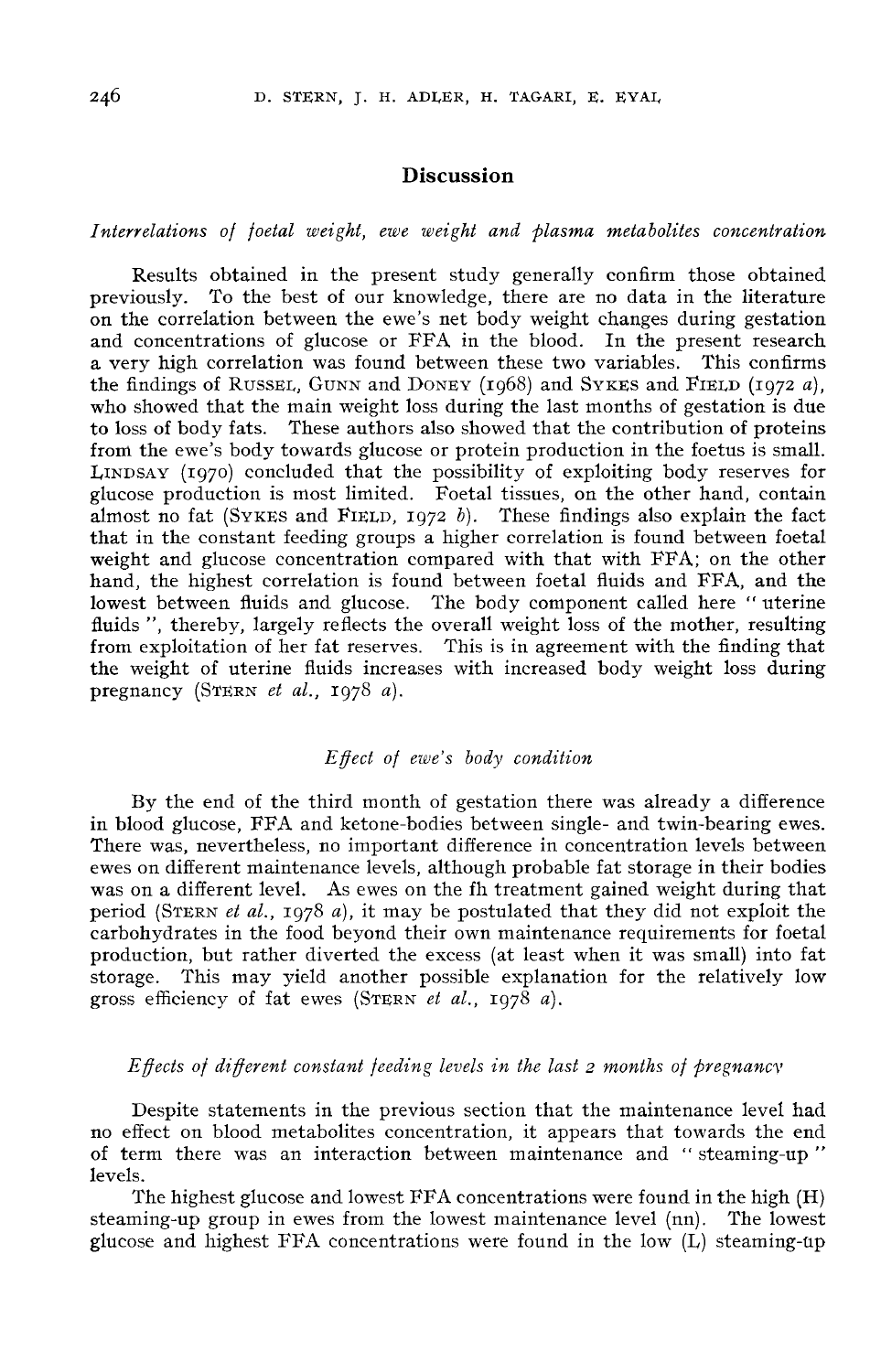combined with low maintenance feeding. Thus, leaner ewes may have been able to produce more glucose from high feed intake than were fat ewes.

In the third week before term, there was a decline in food intake of ewes on the highest feeding level (STERN *et al.*, 1978 *a*), and this phenomenon appeared a bit later in the lower feed levels. If we examine the metabolite concentrations a bit fater in the lower leed levels. If we examine the inetabolite concentrations<br>in these two groups, on the r8th day pre-lambing, a real difference may be observed.<br>The lean sheep this followed a decline in glucose to b In lean sheep this followed a decline in glucose to below the critical concentration Fat ewes at these stages showed normal concentrations of glucose and of FFA.

#### TABLE 4

Average blood concentration of some metabolites in the last pre-partum sample (day 1-6 prepartum) in ewes of the highest and lowest feeding levels (numbers of ewes are indicated in parentheses)

Concentration moyenne de certains métabolites dans le sang prélevés en fin de gestation (10 jours avant mise-bas) sur des brebis qui ont reçu le complément aux niveaux haut et bas (nombre de brebis entre parenthèses)

|                       |                                                                                         | Feeding treatment                         |  |  |
|-----------------------|-----------------------------------------------------------------------------------------|-------------------------------------------|--|--|
| Metabolite            | Type of pregnancy                                                                       | fhH<br>nnN                                |  |  |
|                       | Single.                                                                                 | 33(3)<br>$26$ (2)<br>39(2)<br>(3)<br>39 — |  |  |
|                       | $Single. \ldots \ldots \ldots$                                                          | 0.8(3)<br>1.6(2)<br>1.3(2)<br>0.5(3)      |  |  |
| Acetone $(mg/100 ml)$ | $ \text{Twin} \cdot \cdot \cdot \cdot \cdot \cdot \cdot \cdot \cdot \cdot  $<br>Single. | 7.8(3)<br>13.4(2)<br>6.7(2)<br>4.3(3)     |  |  |
|                       | $\begin{bmatrix} \text{Single.} & \ldots & \ldots & \ldots & \ldots \end{bmatrix}$      | 5.0(2)<br>4.3(3)<br>5.1(3)<br>3.7(2)      |  |  |

Analysis of variance:

Between feeding treatments: FAA,  $P < 0.05$ .

Interaction between feeding treatment and type of pregnancy,  $P < 0.05$ .

This is similar to findings of REID and HINKS (1962 b). It is therefore interesting to follow the development of differences in metabolite concentration in these two groups up to lambing. Concentrations of some blood metabolites in these two groups I to 6 days pre-lambing are shown in table 4. Ewes on the low feeding levels show, in twin-bearers, typical signs of pregnancy toxaemia, and reeding levels show, in twin-bearers, typical signs of pregnancy toxaemia, and<br>in single-bearers — a normal blood profile. In contrast, ewes on the highest<br>feeding level showed similar clinical signs (STERN *et al.*, 1978 blood profile which had changed even when compared with that found on the i8th day pre-lambing (table 2). The glucose concentration remained within the normal range, although it was lower in twin-bearing ewes than in single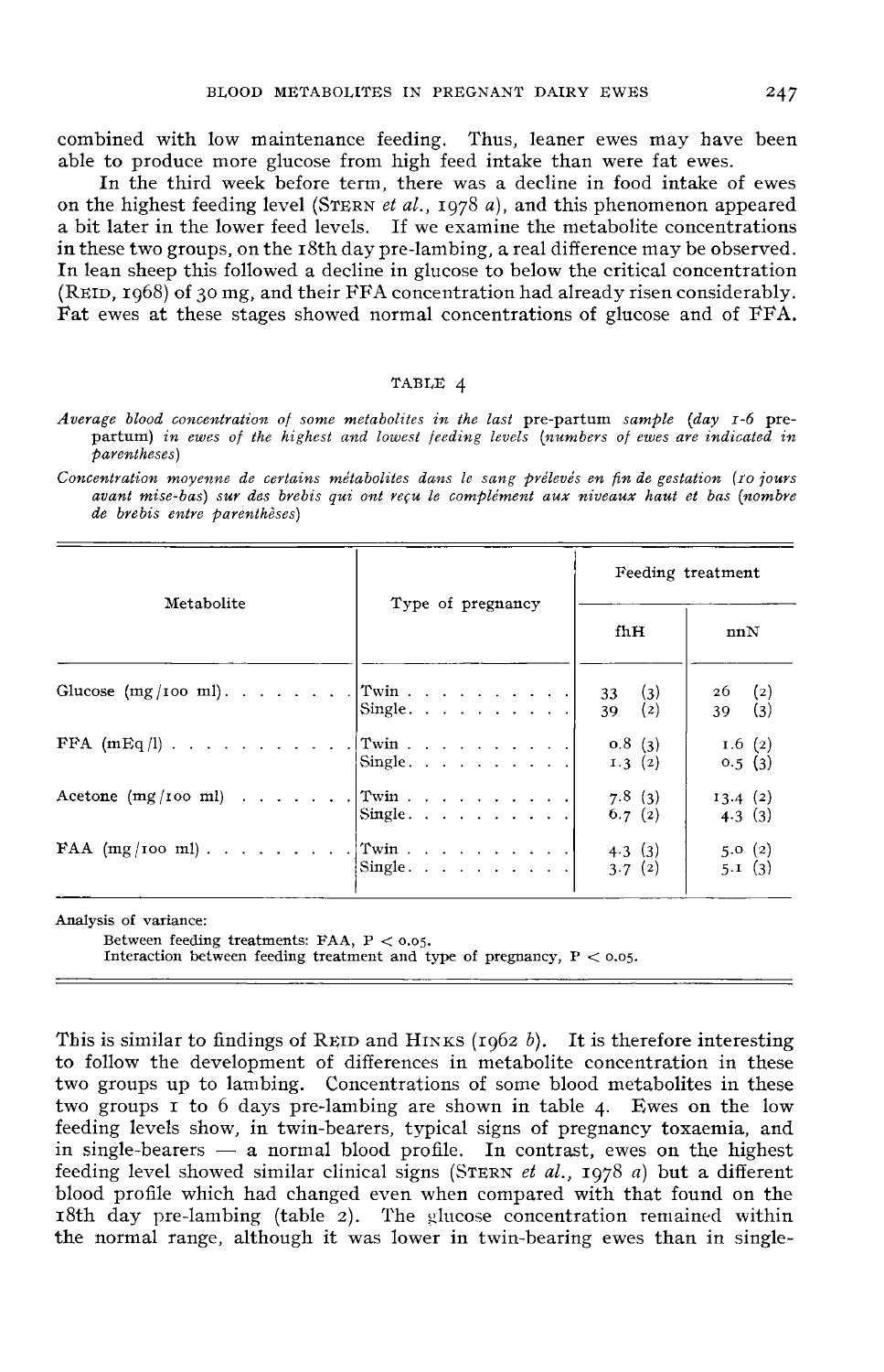bearers, on both occasions. In the FFA concentration, on the other hand, the trend was reversed. On the i8th day before lambing, the FFA picture was still "normal", i.e., high in ewes with low glucose (twin-bearers). Close to term, the higher FFA concentration was found in single-bearing ewes. It should term, the higher FFA concentration was found in single-bearing ewes. also be noted that in no ewe of this group did a typical ketotic condition<br>develop. The highest ketone-body concentration recorded was 18 mg/100 ml The highest ketone-body concentration recorded was  $18 \text{ mg} / 100 \text{ ml}$ in the blood of a twin-bearing ewe (in the twin-bearers on the low feeding level with pregnancy toxaemia, a record  $28 \text{ mg}/100 \text{ ml}$  was recorded).<br>REID and HINKS (1962 *a*, *b*) reported more marked inappetence, disease lop. The highest ketone-body concentration recorded was 18 mg/100 m<br>le blood of a twin-bearing ewe (in the twin-bearers on the low feeding level<br>pregnancy toxaemia, a record 28 mg/100 ml was recorded).<br>REID and HINKS (196

and changes in blood metabolite concentration in fat twin-bearing ewes than<br>in single-bearers. This difference from the present observation may be a result This difference from the present observation may be a result of the fact that REID and HINKS fed the highest level ad libitum so that an equal nutritional surplus was incurred in twin- and single-bearing ewes. In our experiment, ewes of both pregnancy types received equal amounts of feed and singlebearers (whose energy requirements are lower) thus suffered from a greater nutritional surplus than twin-bearers.

REID(1968) postulated that with declining blood glucose concentration, the pregnant ewe develops an inhibition of her tissues' capacity for glucose utilization (diabetic condition), a condition not existing in the foetus. Such an inhibition may perhaps also occur in obese ewes even when blood glucose concentrations are high.

### Effect of a gradually rising (adjusted according to  $FFA$ ) steaming up

It was difficult to prevent an increase in FFA concentration only during the last 10 days of pregnancy in twin-bearing ewes. SYKES and FIELD (1972 c) ran into similar problems over a longer period. They suggested possible hormonal effects on blood FFA concentration during gestation, even in ewes kept on balanced<br>diets. Adjusted feeding according to FFA in blood is intended to produce a Adjusted feeding according to FFA in blood is intended to produce a<br>a nutritional state regardless of the number of foetuses. If we examine uniform nutritional state regardless of the number of foetuses. the blood glucose concentration observed in this group, it seems that the aim diets. Adjusted feeding according to FFA in blood is intended to produce a<br>uniform nutritional state regardless of the number of foetuses. If we examine<br>the blood glucose concentration observed in this group, it seems that  $(1062 b)$ . The assumption that the adjusted feed was insufficient for twin-bearers is strengthened by the fact that these ewes lost weight during the last month the blood glucose concentration observed in this group, it seems that the aim<br>was not achieved in full. A similar result was reported by REID and HINKS<br>(1962 b). The assumption that the adjusted feed was insufficient for twins of differently treated ewes. RUSSEL *et al.* (1967) found under similar FFA concentrations (0.75 mEq  $\vert$ ), representing a state of " slight undernourishment ", that single lambs were 6.5 p. 100 and twins 13.5 p. 100 lighter than lambs born to ewes on a balanced diet. Twins from the adjusted group in the present work were on the average 19 p. 100 lighter than those of non-adjusted groups, while singles were heavier than those under the other treatments. It seems, therefore, that in twin-bearers a situation was formed similar to that defined by RUSSEL, *et al.* (1967) as "slight undernourishment ". A more frequen that in twin-bearers a situation was formed similar to that defined by RUSSEL, *et al.* (1967) as "slight undernourishment". A more frequent adjustment of the ration would probably be needed to meet the requirements of twin-bearing ewes. Furthermore, recent work has shown that assessments of plasma 3-hydroxibutyrate may be a more useful indicator of nutritional state of pregnant ewes (RussEL et al., 1977).

Accepté pour publication en mai 1979.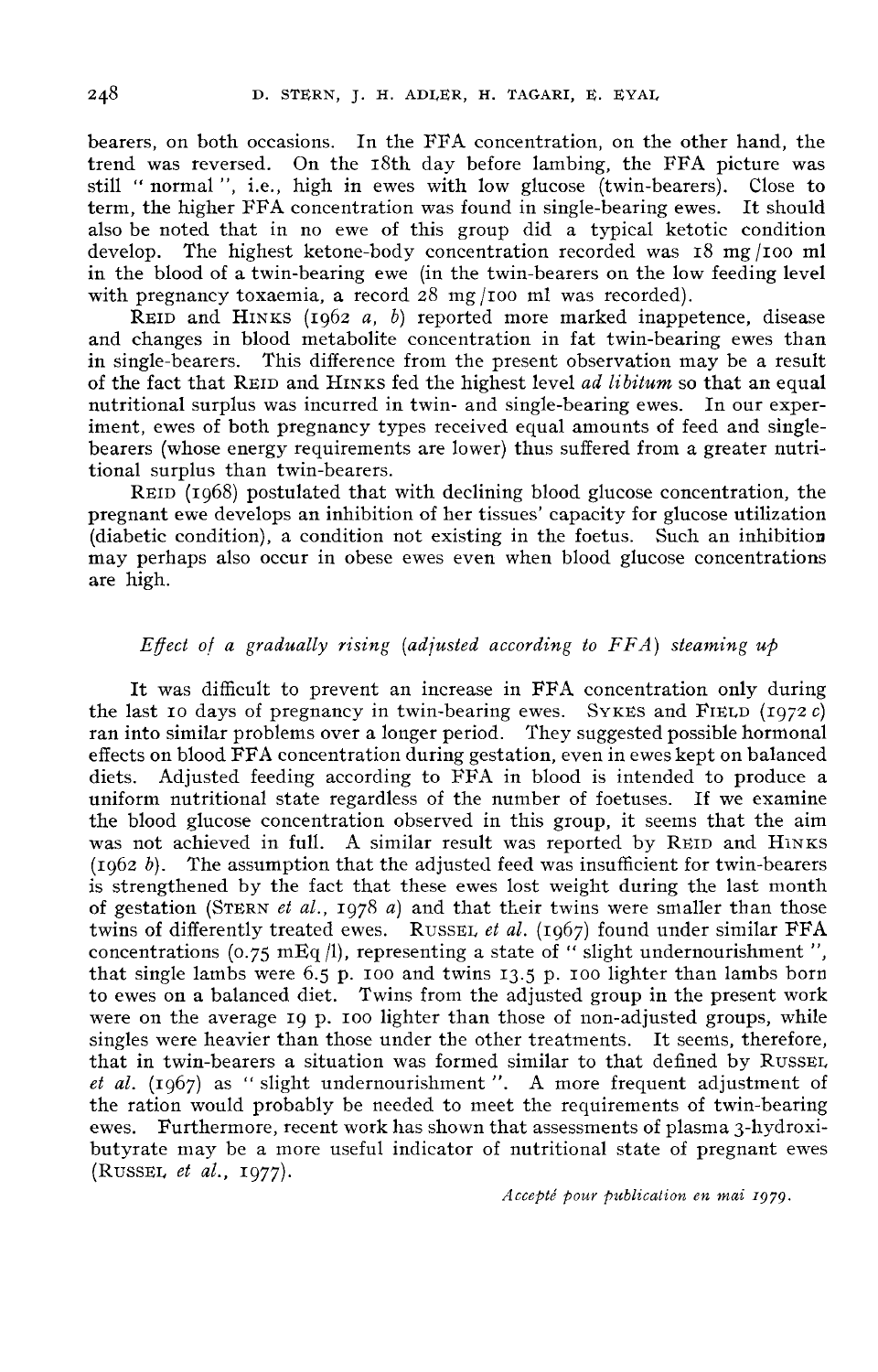### Acknowledgements

This study has been supported by a grant from the Israeli Sheep Breeders Association and also partially by a grant authorized under U.S. Public Law 480.<br>We wish to express our gratitude to Mr. A. LAWI and the team in charge of the experi-

mental flock at New Ya'ar for the good care of the animals, and t mental nock at New Ya ar for the good care of the animals, and to Mr. 1<br>LEVI, Mr. S. BEN-YONAH and Mr. L. TALBY for technical assistance. raeli Sheep Breeders Association<br>aw 480.<br>he team in charge of the experito Mr. Y. Asr, Mrs. J. VERTESH-<br>sistance.

# Résumé

Réponses de brebis laitières avant et après l'agnelage à différents niveaux d'apports alimentaires pendant la gestation.  $III. -$  Teneur en certains métabolites sanguins pendant la gestation

Les effets de 3 séquences d'apports alimentaires de base tout au long de la gestation (fh, fn et nn), combinées à 3 niveaux de supplémentation à la fin de la gestation (H, L et A), sur certains constituants sanguins ont été étudiés chez les brebis laitières gestantes.

Les teneurs sanguines en glucose ont été d'une manière générale plus faibles chez les brebis portant des jumeaux que chez celles portant des agneaux simples. Les différences suivant le Pour les brebis portant 2 agneaux, les teneurs moyennes 18 jours avant l'agnelage étaient respectivement de 38  $\pm$  2, 31  $\pm$  2 et 31  $\pm$  3 mg /100 ml pour les niveaux de supplémentation élevée (H)

ajustée (A, en augmentation constante) et faible (L). Les valeurs respectives pour les brebis<br>portant un seul agneau étaient de 43 ± 10, 38 ± 3 et 37 ± 8 mg/100 ml.<br>Les valeurs correspondantes pour les acides gras libres en mEq/l étaient de  $0.5 \pm 0.2$ ,  $0.5 \pm 1$  et  $0.75 \pm 0.3$ ;  $0.3 \pm 0.2$ ,  $0.15 \pm 0.1$  et  $0.65 \pm 0.3$ <br>respectivement pour les niveaux de supplémentation H, A, L et pour les brebis portant 2 et is agneau. Les teneurs les plus faibles ont été trouvées chez les brebis recevant le régime nnH<br>(ration de base faible et niveau de supplémentation élevé) et les plus élevées, soit 0,89 et<br>100 mHg (l chez celles recevant  $i$ ,  $i$ ,  $i$ ,  $j$  chez celles recevant le régime  $n \Pi$ , (ration de base et niveau de supplémentation faibles).

Les teneurs en corps cétoniques ont des variations semblables à celles de FFA.

Le poids des brebis à la fin de la gestation est corrélé positivement avec le glucose et négativement avec les FFA et les corps cétoniques plasmatiques. Les corrélations calculées entre d'une part le glucose et les FFA plasmatiques et d'autre part le poids des composants de l'utérus gravide (foetus et annexes) semblent appuyer la supposition que les foetus tirent leur énergie du glucose sanguin de la mère alors que cette dernière satisfait une grande partie de ses besoins énergétiques grâce à ses réserves corporelles adipeuses.

#### References

**References**<br>
ADLER J. H., 1970. Theoretical quantitive approach to the mechanism of hypoglycemic ketosis<br>
in ruminants. *J. Theor. Biol.*, 28, 101-109.<br>
BEHRE Jeanette A., BENEDICT S. R., 1926. A colorimetric method for t acetone bodies in blood and urine.  $J.$  Biol. Chem., 70, 487-494. EHRE Jeanette A., BENEDICT S. R., 1926. A colorimetric method for the determination of acetone bodies in blood and urine.  $J. Biol. Chem., 70, 487-494$ .<br>DOLE V. P., MEINERTZ H., 1960. Microdetermination of long chain fatty acids S., BENEDICT S. R., 1926. A colorimetric method for the determination of<br>
n blood and urine. *J. Biol. Chem.*, **70**, 487-494.<br>
ERTZ H., 1960. Microdetermination of long chain fatty acids in plasma and<br> *Chem.*, **235**, 2595

- tissues. J. Biol. Chem., 235, 2595-2599.<br>FRAME Elizabeth G., RUSSEL Jane A., VILHELMI A. E., 1943. The colorimetric estimation
- 
- HESTRIN-LERNER S., BEN-YONAH Sh., 1963. Routine glucose oxidase. Bull. Res. Council Israel, 10E, 188.